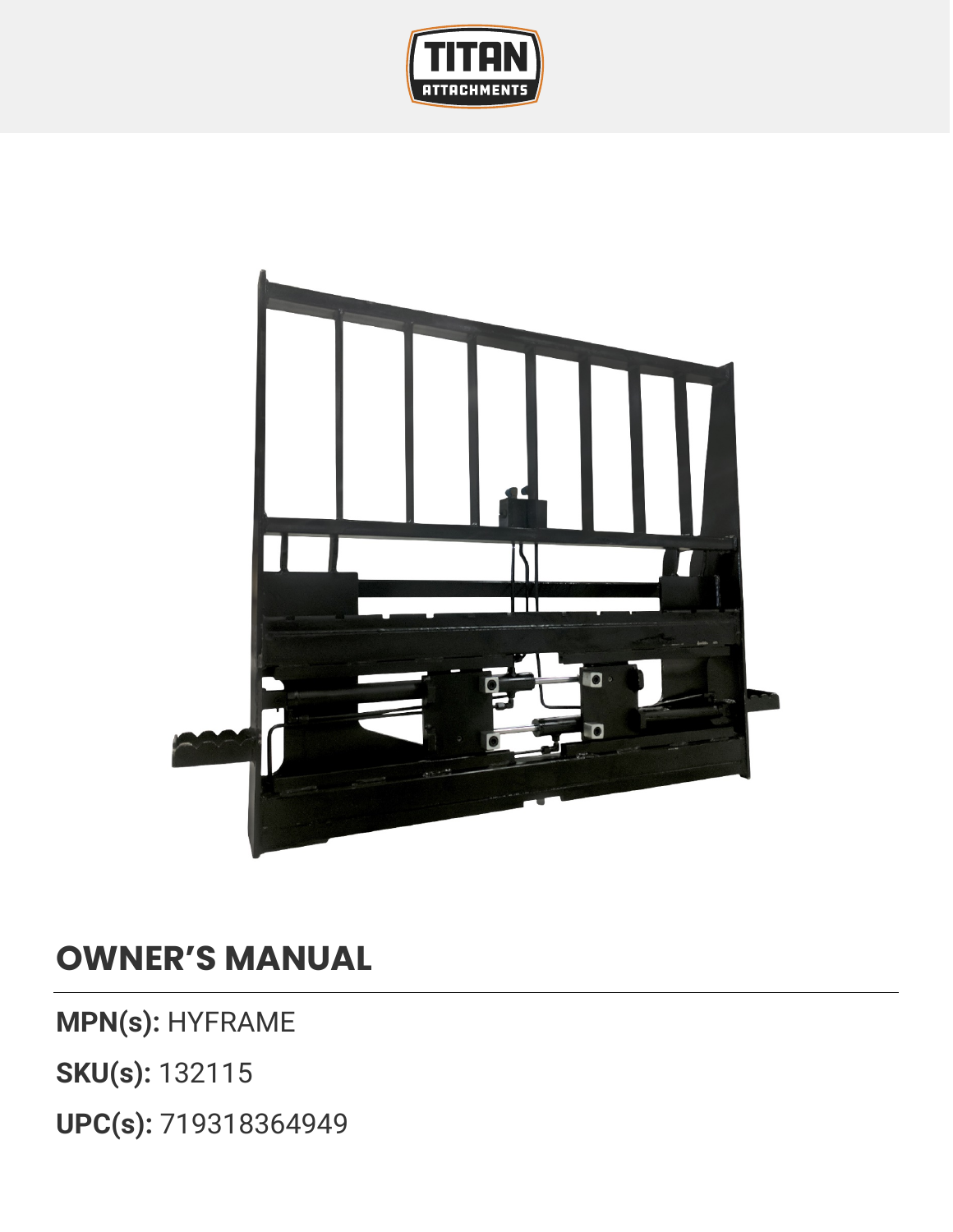## **PARTS DIAGRAM / EXPLODED VIEW**



*NOTE: The Pallet Fork Frame does not come with Feed and Return hoses*

| <b>KEY</b> | <b>BOX</b>   | <b>DESCRIPTION</b>      | <b>QTY</b> | <b>KEY</b> | <b>BOX</b> | <b>DESCRIPTION</b>   | <b>QTY</b> |
|------------|--------------|-------------------------|------------|------------|------------|----------------------|------------|
| (1)        | $\mathbf{1}$ | <b>FRAME</b>            | 1          | (6)        |            | <b>HOSE</b>          |            |
| (2)        |              | <b>VALVE</b>            | 1          | (7)        |            | <b>FORK CARRIAGE</b> |            |
| (3)        |              | <b>CYLINDER SUPPORT</b> | 2          | (8)        |            | <b>NYLON BEARING</b> |            |
| (4)        |              | <b>LEFT CYLINDER</b>    | 1          | (9)        |            | <b>FORK BLOCK</b>    |            |
| (5)        |              | <b>RIGHT CYLINDER</b>   |            |            |            |                      |            |